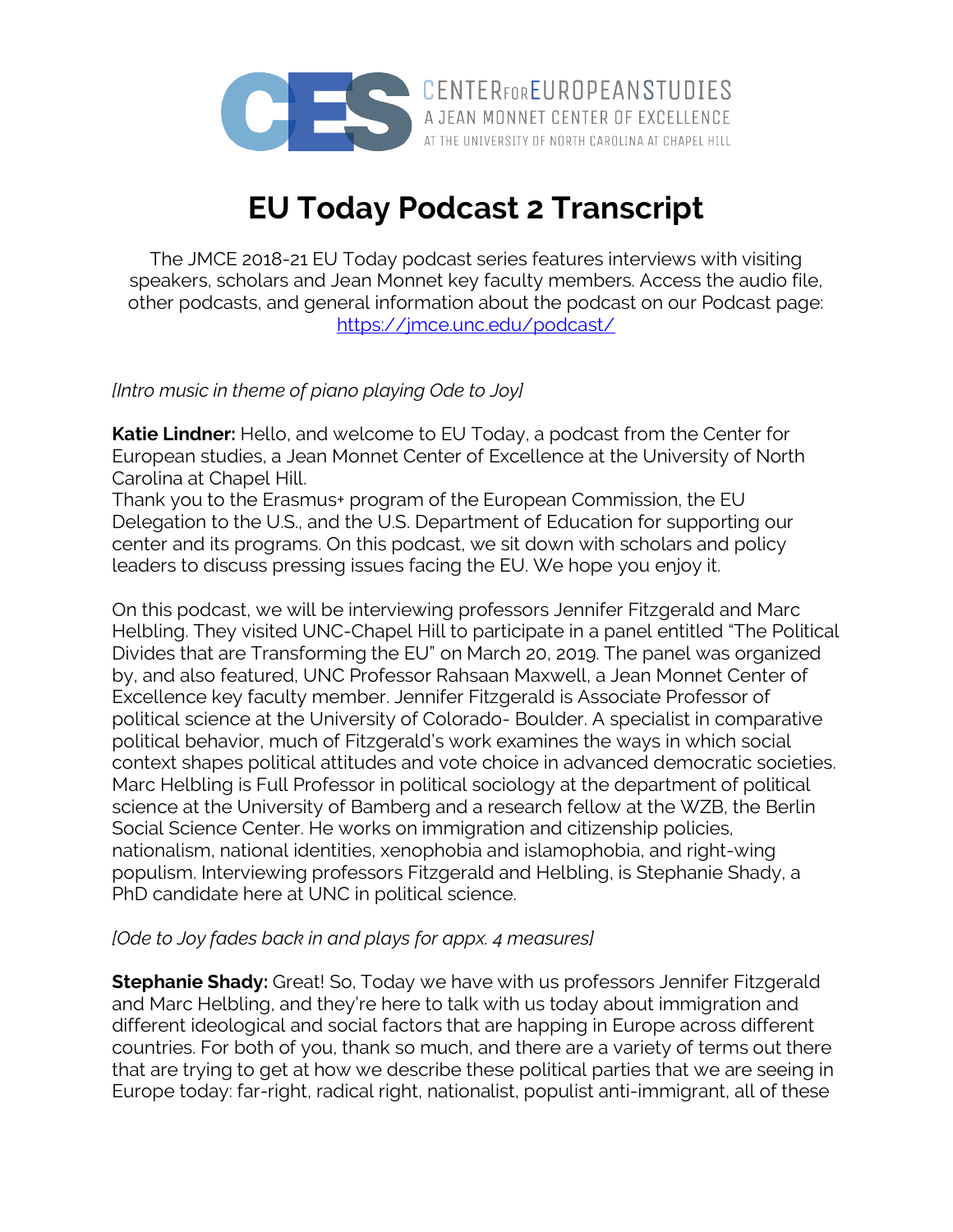

different terms. So, what do you think is the most accurate way to characterize these parties, and why would you pick one term versus the other?

**Professor Jennifer Fitzgerald:** So, when I look at this list of terms: far-right, radical right, nationalist, populist, and anti-immigrant—I think we could even add in there extreme right, it often gets lumped in—my viewpoint is that in a lot of ways they're all really pointing at the same parties empirically. That if you had a Venn diagram of all those different terms, it would really look like one big circle with a few little bumps on the edges. Though, one thing that stands out to me is the populist term, because as what we now think of as a thing ideology, it can transcend left to right—it doesn't necessarily have to be located on either side of the political spectrum—with the overall sort of rhetoric being one of the pure people versus these corrupt elites who are illegitimate, who don't represent us, that this isn't real democracy is the way that a lot of populist politicians put it. So, you can imagine, that you can fit that on the left, you can fit-that on the right, so just as much as we see parties that are populist radical right, populist far right, there are also parties like The Left in Germany, The Socialist Party in the Netherlands, Podemos in Spain, that have often been characterized as populist left. To me, that's just the one that stands out as just a little bit off, but the other ones in many ways are very similar. Maybe another distinction would be between the radical right and the extreme right. Lately we've been talking about them in terms of the extreme right being more directly critical of democracy, a little more extreme, maybe open to some sort of pseudo-fascist, neofascist kind of a state, whereas the radical right seems relatively content with democracy, but wants to change things, and probably challenge some of the more liberal, European liberal, dimensions of it.

**Stephanie Shady:** Yeah, so are you working within the preexisting democratic system, or trying to subvert that system? Definitely.

I just wanted to pick up on something you said about the populist parties, and how that can be maybe not so much a party type as it is a strategy that different parties might use.

And Marc, did you want to add something to that?

**Professor Marc Helbling:** I agree with everything Jennifer has just said. The problem with populism, populist, also may be that it's nowadays used for, basically, each time a politician or party does something weird or strange, it's called populism. So basically, everything seems to be populism, and we should be very careful with this term because there's a clear concept or definition behind it, so we should be careful. Also, maybe what is also important or maybe different with regard to the other terms, is to some extent that it's not about far-left or far-right populism, more and more people are actually sure that every party, to some extent, is populist, and that's the difficulty behind this concept—it's not just either or, its more about more or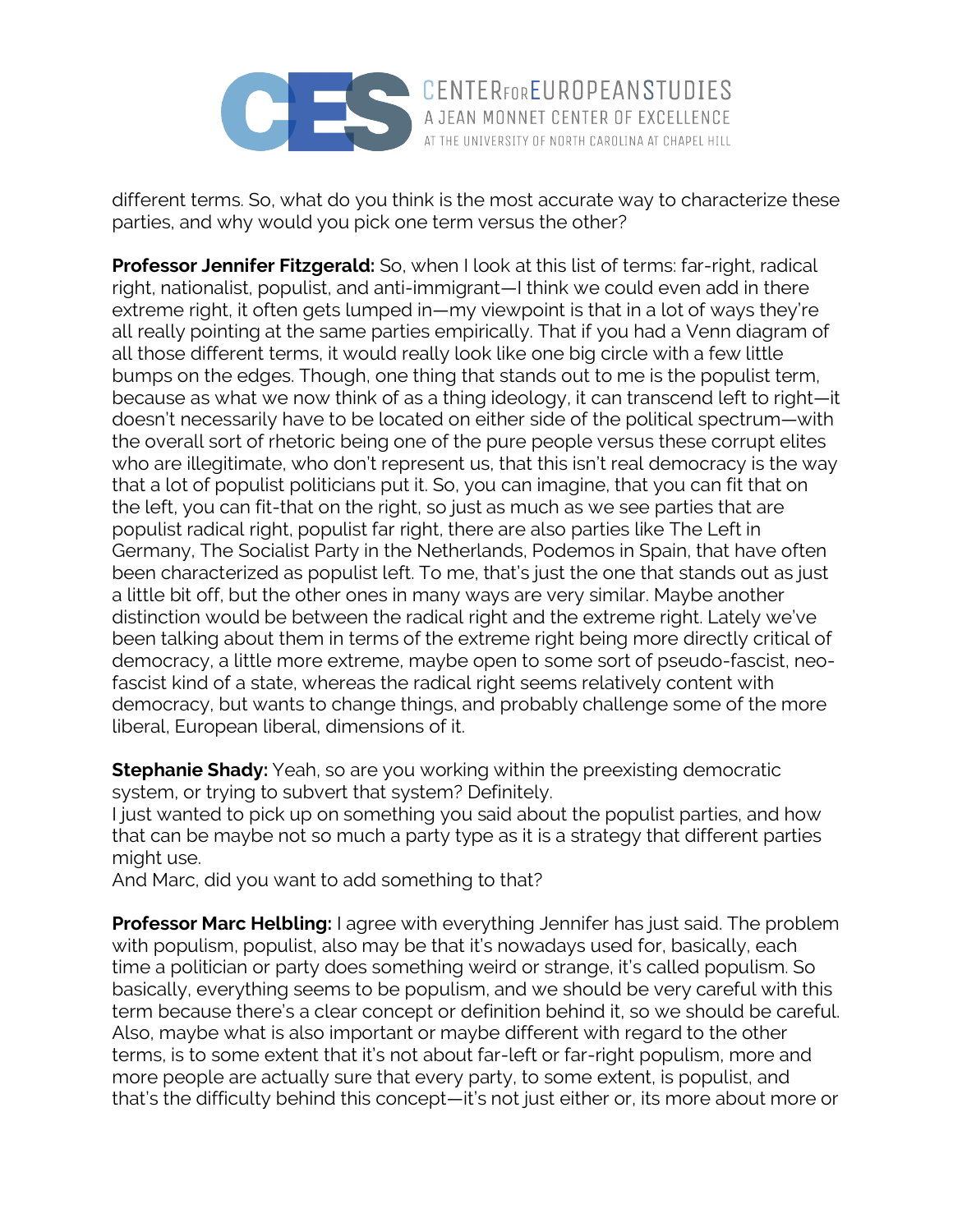

less, and that can be more or less on the left side, but all the parties are also populist to some extent. And in that regard, it's clearly based on a different level than all those other terms you just mentioned.

AT THE UNIVERSITY OF NORTH CAROLINA AT CHAPEL HILL

**Stephanie Shady:** Definitely. So, do you think that its acceptable to use these terms interchangeably then, besides the populist term? Do you think empirically, its practically useful for us to use any of these terms, or do you favor one or the other in your own writing?

**Professor Helbling:** Well, personally, the term I use most often is right-wing populist parties, or left-wing populist parties, because sometimes I am not really sure what radical really means especially in comparison to extremist parties, because extremist parties are clearly different because they are clearly opposed to the idea of democracy in general, whereas populist parties just fight against liberal forms of democracies, so in that regard its really different. And then radical, sometimes I'm not really sure whether people use that as a synonym for extremist or not, sometimes its rather useful to say far-right populist parties, but I think it's a matter of definition—if you are provide a definition when you're writing, it should be clear.

**Stephanie Shady:** Absolutely, it's sort of a question of radical relative to what you think personally. So across political science and social science disciplines there's been a lot of discussion of about potential realignments of the European party system, that there's something fundamentally different happening, where these traditional center-left, center-right parties are at least losing vote share if not losing power actually in government. So, clearly there's going to be institutional factors at play [i.e.] is it a multi-party system, how does the electoral system translate votes into seat share? But all of us today on this podcast are more political-behavior oriented and thinking about that side of the story too. So, there are clearly costs for voters to learn about new parties or movements, and be aware of them, understand what they are, and then to make that jump, to actually switch a party preference. Or maybe they've never voted before, and now this party is incentivizing them to vote for the first time. Thinking about the individual voter level, what does it take to actually motivate an individual to get out and vote for these new parties? Are there any factors that you think are really important, or ones that might get overplayed in media accounts that you want to dispel the myth [of]?

**Professor Helbling:** Well there may be two factors that are really important when it comes to these parties. One is more about dissatisfaction with other parties and the system and politics in general. Also, in that regard, the costs are very low because many people do not vote for these parties because they agree with their ideologies, I mean, some do, but others just do it to protest against the system, against other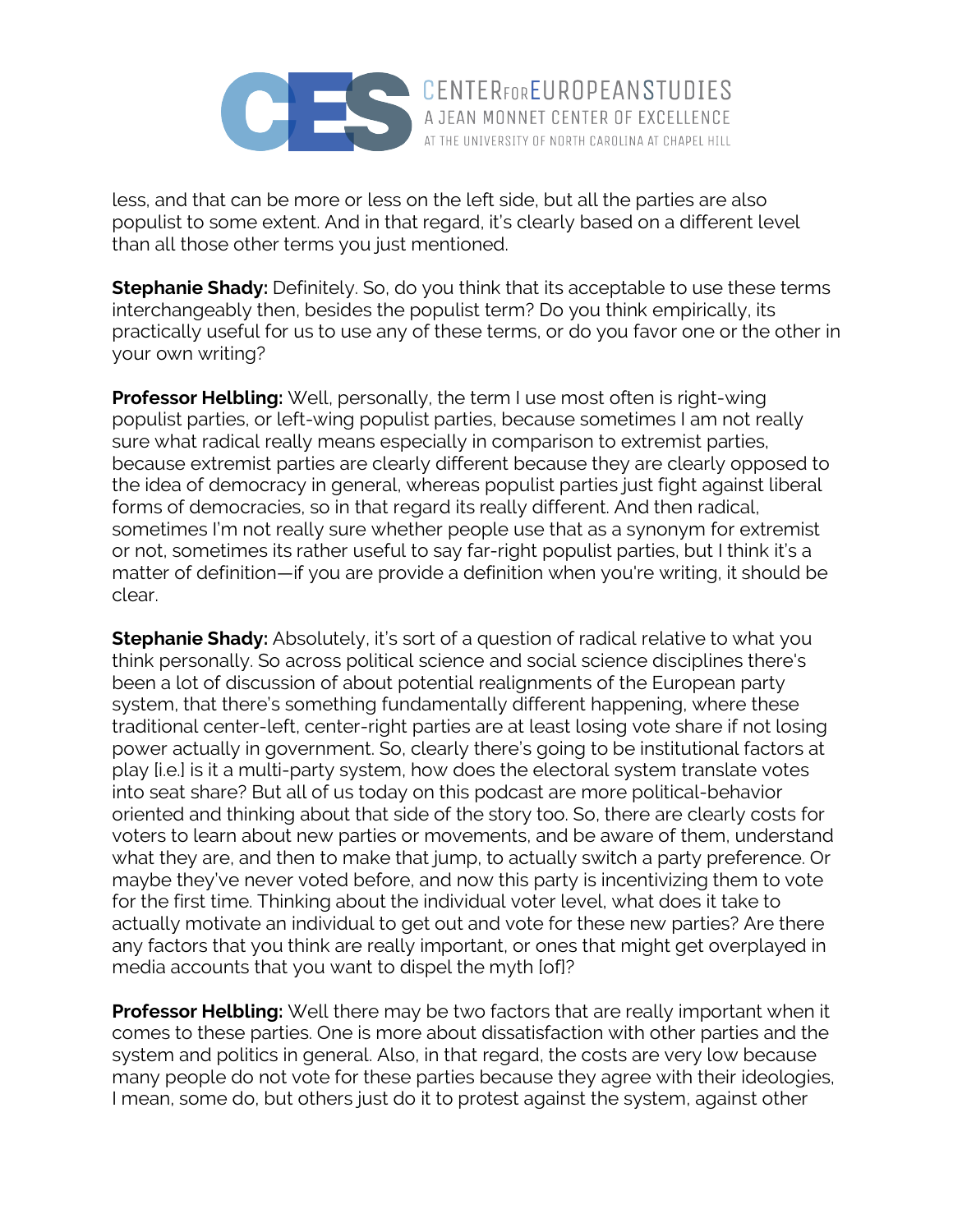

parties. For those people, there's very limited costs because they basically just want to have something else, or show the other parties that they don't like them. But on the other hand, the second reason that these parties are successful in my view is that they do represent certain views that are not represented by other parties, especially when it comes to these aspects that we mentioned before: nationalism, immigration issues. So those are normally the only parties openly opposed to all these things, and people care very much about migration, national borders, state sovereignty. So, it's basically the only option they have is to vote for these parties. And I think that the second [factor]. So, there's an ideology part, and then a sort of strategic protest voting that leads to the success of these parties I would say.

AT THE UNIVERSITY OF NORTH CAROLINA AT CHAPEL HILL

**Professor Fitzgerald:** Yeah, if you approach it from the point of view of stock voting literature, right, what we know about why people vote for the parties that they vote for, there are two ways a that a party can appeal to someone, two main ways. One is how it makes them feel, and the other is the policy positions that they're advocating, and I think these parties do both of those things really quite effectively, sometimes for different audiences. And one of the things I've noticed and that I've read a fair amount about in other people's work, is that people who feel alienated, who feel left out, who think "leaders, most political parties don't care about people like me" and you can define that in all different kinds of ways that are more or less suited to democracy, but there's something very powerful about the appeals and the rhetoric and the way that they invite people in and try to make them feel a part of something, and then there are other policy perscriptions, and I think that people vote for these parties for both of those reasons. And the other thing I was thinking—I like your question about thinking about information and "how do you learn enough about one of these parties?" Something that I discovered in my research several years ago, in looking at Swiss families in particular, is that to the extent to which we can pull apart communication within families, and intergenerational influence, I found evidence that tells us that young people talking to their parents, convinces their parents to think about voting for these parties. And not just on the radical right, or the far-right, but also with respect to the Greens. So, you have this reverse transmission effect, where young people are picking up on the buzz—maybe they're on social media, maybe they're hearing about it at school from their friends—and they're communicating with their parents, and their parents are actually in some cases, listening. Usually, we think about traditional political socialization, which is your parents tell you which parties to support, and that tends to be really effective for maintaining stability over time. These are the parties that existed 20-30 years, ago, and these are the parties that are going to keep existing, because parents are sending this channel of influence downward. And there's some evidence that says that, in fact, we see a reverse effect, and that's destabilizing, to your question about these mainstream parties losing support. And I think there's something really interesting there, that is critical to understand about youth politics in particular.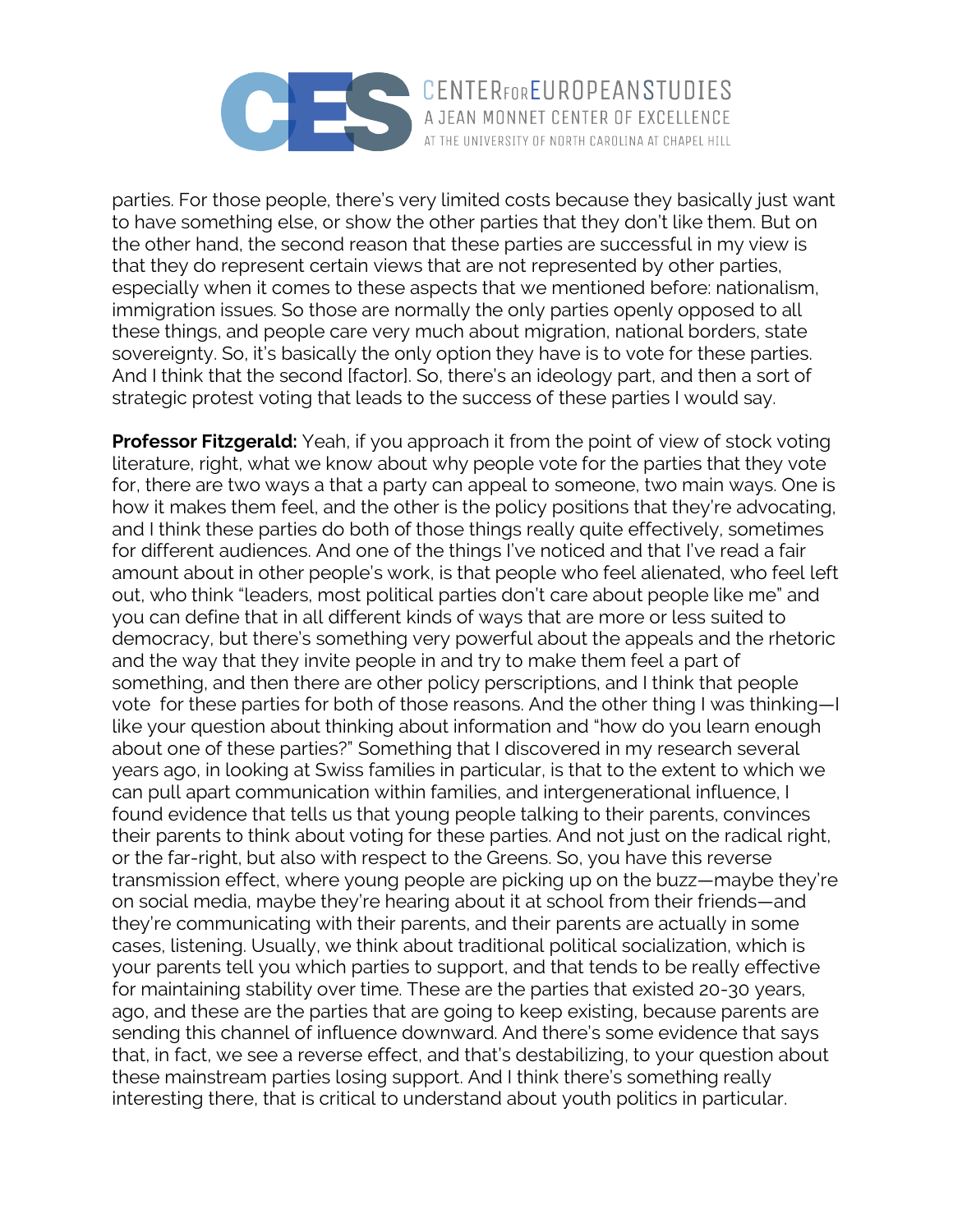

**Stephanie Shady:** That's so interesting! That makes me inspired to try to convince my parents to vote my way! But I can definitely see that generational change, the unidirectional change is more stable.

AT THE UNIVERSITY OF NORTH CAROLINA AT CHAPEL HILL

So, what about characteristics of individual voters? Both of you mentioned tapping into policy preferences that might not be represented in the existing parties, and also tapping into emotional appeals for people who are feeling left out. We hear this typical story of the blue collar, rural, manual laborer being the typical voter for some of these parties. Are there groups that we're not thinking about in these typical narratives we hear that we should also consider when we're thinking about voting for these parties?

**Professor Fitzgerald:** I think one of the great things about using survey data, for instance, to understand the rise of parties, or of these voting behaviors more broadly, one of the great things is that we get a really powerful profile of the most likely voter, and that's very useful. It helps us understand some of the motivations behind it. However, when we're using models of central tendency, we tend to focus on the variables that are the most significant, and we lead with this profile, and then we stop and say, "well hold on, that's just the most likely voter, but there are other people who fit totally different descriptions who are voting for these parties". And to me there's something really interesting there, its juts a little harder to get at. For instance, women tend not to support far-right parties, for instance right wing populist parties, and I think we gloss over some of that diversity when we just look to see "ok, who's the most likely profile". And I think that there's some fascinating work that can be done, and in my own work, I have found that there are different ways that people make their way to their parties. One of the mechanisms that I identified—we can talk about this more later, I'll talk about it this afternoon—has to do with local attachments, and how people feel about their communities. It turns out that women are more likely to use their community ties and membership as a point of departure for supporting one of these parties, whereas men tend to be more nationally focused. And I think that there's a great amount of diversity that we haven't even really gotten to yet.

**Stephanie Shady:** Yeah, it's so interesting now that we're starting to see more within-country studies, that there's so much variation that we've been missing by thinking of this country as more pro or anti-immigrant, and now there's just so much more variation we can learn about.

**Professor Helbling:** But I think, to take this to another level, the community plays an important role for certain people, be it the local community, or more generally, the general argument would be that the national community has an important role. An important characteristic, or the terms that we also often use is "winners and losers of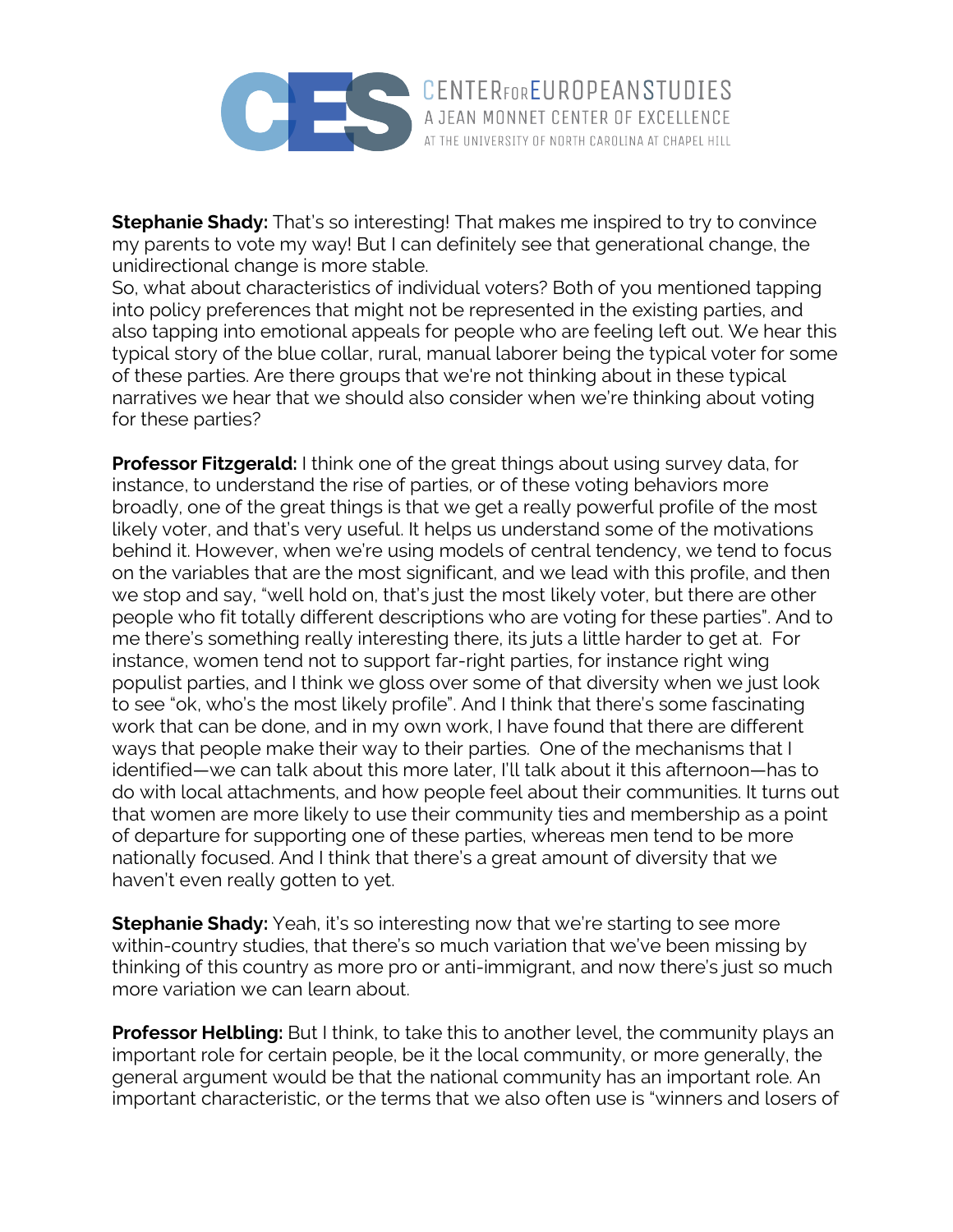

globalization". So, the people who are, or at least think—and that's interesting but it's actually true—if they just think that are not in a position to take advantage of globalization, or the lowering of national boundaries, and all these things and have the impression that they are as the terms says, the losers of this development, versus the winners. This is also very much about the community, and how important is the community at the national level, this time, but still, it would extend to whether or not people are actually taking advantage of a globalized world or not. I think that's also quite crucial here.

**Stephanie Shady:** Definitely, and it's also interesting to think about how tangible or visible their connection to globalization is, and whether or not, as you said, they really are winners or losers of globalization, it's the perception that matters, and perhaps also what kind of information the parties—what kind of narrative—they're telling them about being a winner or a loser.

We're talking a lot about how these parties are sort of new, and potentially changing the system, but some of these parties have actually existed for a while: These radical or far-, nationalist right parties. For instance, Jennifer eve talked about some research in France where the former Front National, now the Rassemblement National, has been competing in politics since the 1970s. But today, we've observed a number of these parties proliferating and increasing their vote share. And maybe they existed before, but more in the shadows. So, what's the difference today versus 40 or 50 years ago? How is it that so many of these parties are able to enter competition with greater ease than before, or have the voters changed in their preferences for these parties over time?

**Professor Fitzgerald:** So, I haven't studied that parties as much as I wish I had, but I would say one of the things that has changed so much—if we thing of the National front, now the National Rally on France—for instance, has to do with refinement. Refinement of the message and taming it a bit so that it is not so outrageously offensive. Just if you listen closely enough, you can pick up on certain kinds of cues, but a lot of the harshest rhetoric has been set aside or at the very least isn't put into manifestoes, the party manifestos, at the very least isn't made on the big stage in the big speeches and the campaigns. To me I think there's been a more carefully crafted message to at least appear more mainstream—closer to mainstream anyway. And the anti-establishment message I think has gotten sharper and in large measure it has been aided by the fact that the EU simply grown and increased in its authority. For people who are looking to inflate nationalist feelings, the EU is just a wonderful foil that simply didn't exist--well it existed, but not in the version we have today in that it wasn't so robust—in the earlier eras of these parties. And so, I'd say that they've been aided in certain respects in that they have this faraway, technocratic, confusing bureaucracy that is making decision that influence them,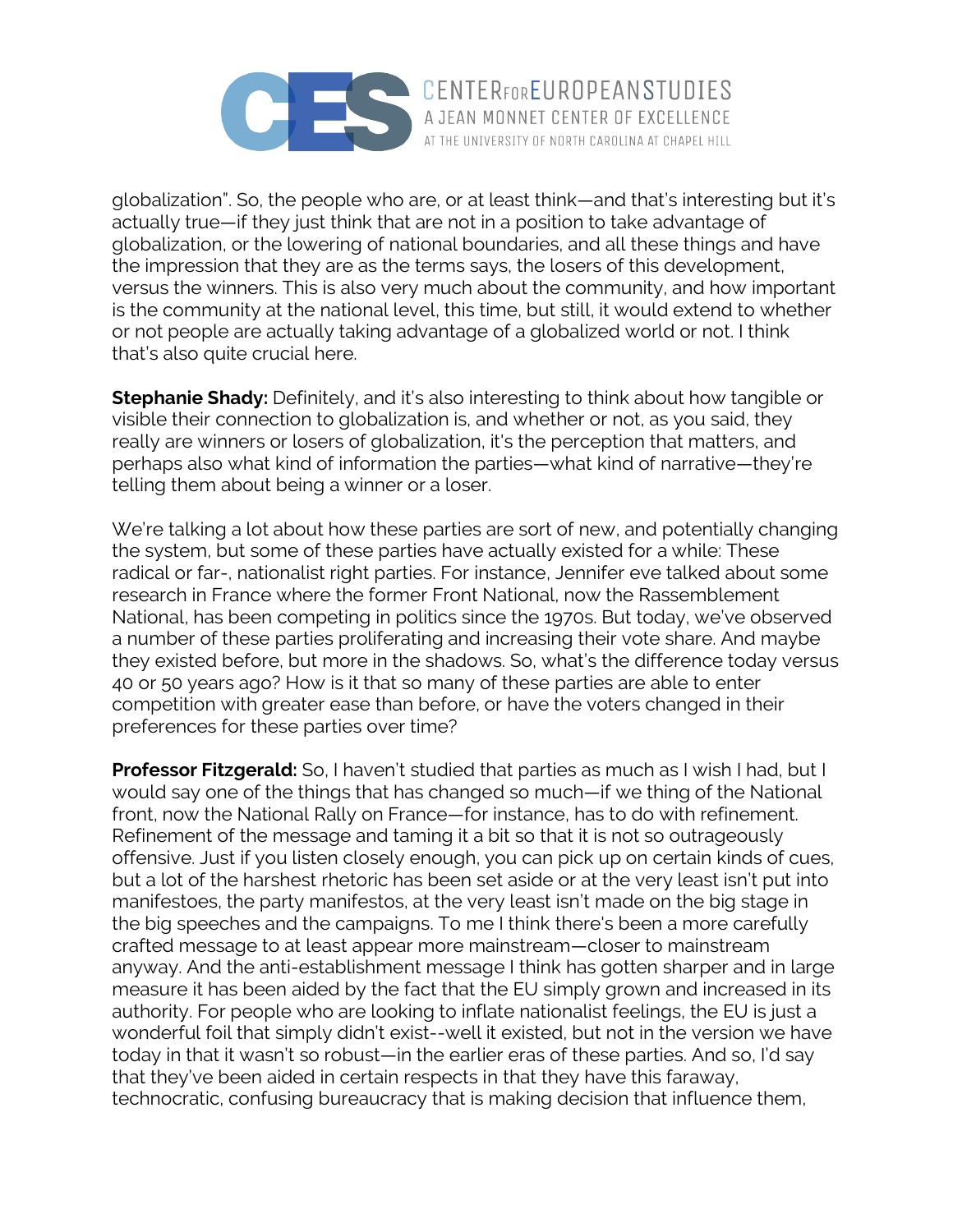

and so they've been able to, I would say, really refine that message too, when it comes to these elites. "It's not just national elites, it's elites somewhere else, elites in Brussels! Egads!"

**Professor Helbling:** I think the same is true for immigration and other related. So, all these globalization issues, immigration, EU, economic globalization, somehow became more important over the last 20-30 years, became more important issue. And the other part, as you've mentioned already, is that these parties also changed strategies, and in very different ways. I think each party is somehow different in that regard. The Front National maybe didn't really change that much its profile that much, content-wise, but it more their strategies, but if you take another example like the swiss people's party, which also is a very interesting case in that regard that it existed for a long time as a rather big party, but it had a completely different profile – it was like a classic conservative party that represented rural interests and things like that, and then in the context of the EU, it started to change its profile and became more anti-EU , anti-immigration party. There're still factions within the party nowadays, so it's not like that classic typical right-wing populist party because there's still this more conservative, more traditional faction in this party still. In yet other cases, like Germany for example, these aspects were covered by the moderate right-wing parties, like the CDU for example in Germany, and the CSU. They somehow covered all these topics and positions, and then, at some point, they moved to the center, and basically this space opened for other parties, and that's part of the explanation for why we have the AfD nowadays. So that's another typical pattern that we sometimes observe in some countries.

**Stephanie Shady:** Definitely, the theme of opportunism in light of new events coming in or new opportunities with the party space that exists. I know this afternoon, you will be talking more about communities in particular, and how that plays into this story, because, of course, these individual voters don't live in vacuums, they don't develop political attitudes completely on their own. They live in communities, they live in overlapping social groups that provide influence. So, what are some of the key ways that these group memberships and communal identities are helping shape these political preferences?

**Professor Fitzgerald:** This notion of multiple overlapping group memberships or group affinities is something that is so obviously an accurate depiction of society from a ground level, you know," I'm walking around as a person, this is obviously how people think of themselves, how they operate," and it seems to be disconnected in some respects from the way that I would say academics tend to think about society when they're looking at it from maybe a more aggregated perspective. We [academics] think "ok, the cleavages are our class, and the cleavages are maybe race and ethnicity" and we have these lines that we draw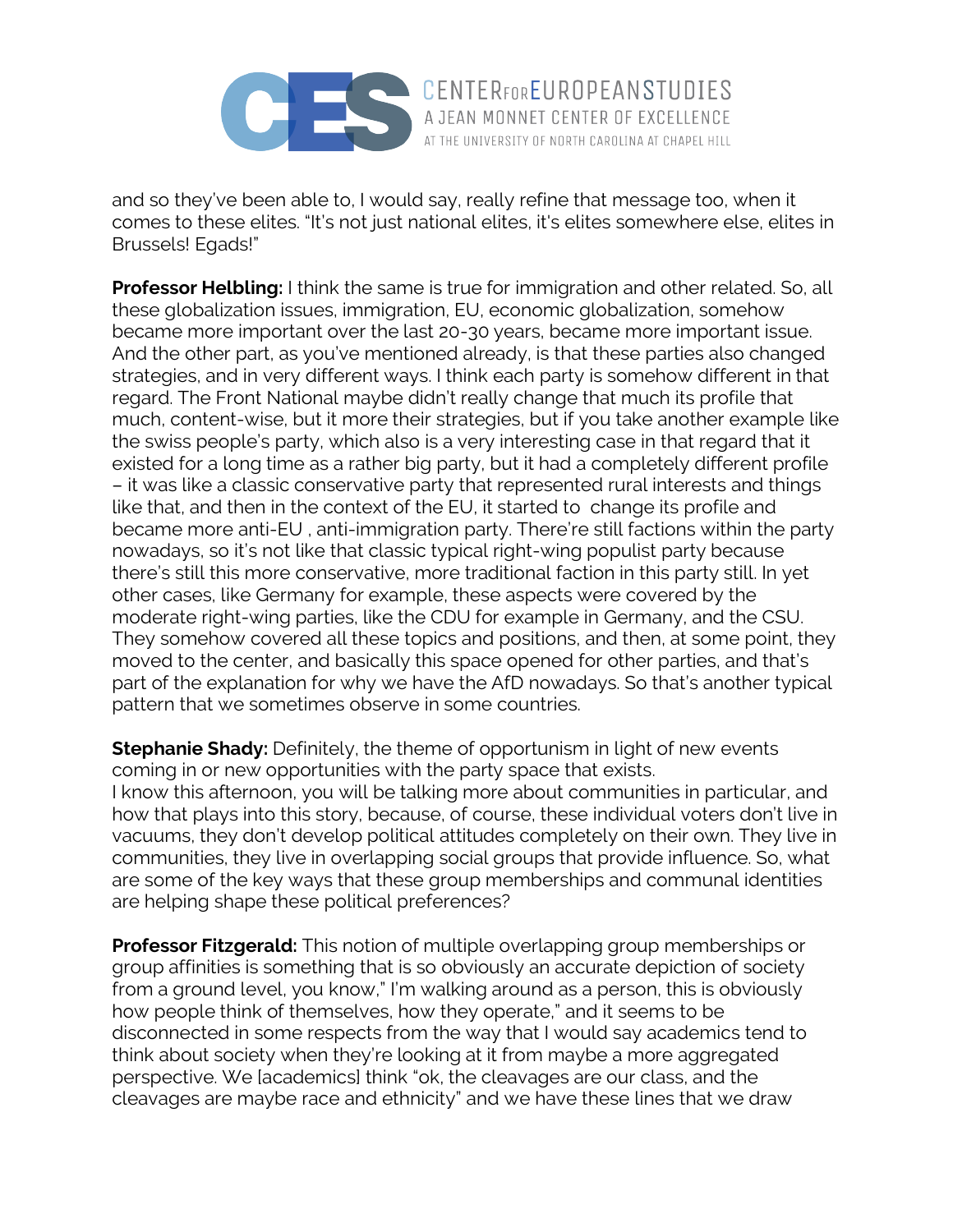

when we think about society, but it doesn't always match the way that people are conceptualizing themselves, but I think where we can find common ground between this more pedestrian understanding of human electoral behavior, and this more overarching framework, is that those multiple overlapping identifications and group memberships somehow have to become politicized in order to matter for electoral behavior. And that doesn't always happen. It doesn't necessarily mean that just because someone is a mom doesn't mean that they identify with moms, and that that's going to affect their political behavior. Just because someone is engaged in a particular industry it doesn't necessarily mean that they identify with those other people and that that would matter for their political participation. So, to me I think where we could do in our research is to have a better understanding of the conditions under which certain attachments become relevant for politics. And I think what has with far-right groups in particular, radical right populist groups, is that they have opened the door to a proliferation of identities mattering in politics. You know you hear this term identity politics so much. I don't know what that means, but I think that the connective tissue there has to be politicization or political salience for why those things matter, and in certain conditions, in certain case with certain parties, they're just picking up on some of those cues that are deeply salient to people, but maybe hadn't been politically relevant before.

**Stephanie Shady:** Definitely, that's so interesting, I was just thinking, in almost every survey we conduct, we are told "you control for education, gender, race, whatever," but we don't really understand the extent to which one person ['s behavior is affected by that]. Maybe they say "check, I'm a woman" on a survey, but does that mean anything to them? Or how does it interact with their race in something that's more blurry and complicated than an interaction term in a regression model. I was just thinking, one of my students—I teach an undergraduate immigration class here—and she moved here from India with her parents when she was very, very young. She mentioned in class the other day that she never really thought of herself as an immigrant, she didn't use the term to describe herself until the last couple of years with the recent election in the U.S., that that wasn't an identity she felt like she had to stand up for, and make relevant, and now she does. And I thought that was really interesting and highlights what you just said about this sort of salience to people, [and its] political relevance.

**Professor Fitzgerald:** And I think, just to add on, that online communities have made it easier for people to connect with others that they may have things in common with that they may not routinely interact with, and so that has shifted the way that people can think about who they are relative to broader groups in society.

**Professor Helbling:** And this also may be one of the reasons that we maybe don't know maybe that much about this is that it's also difficult to measure, its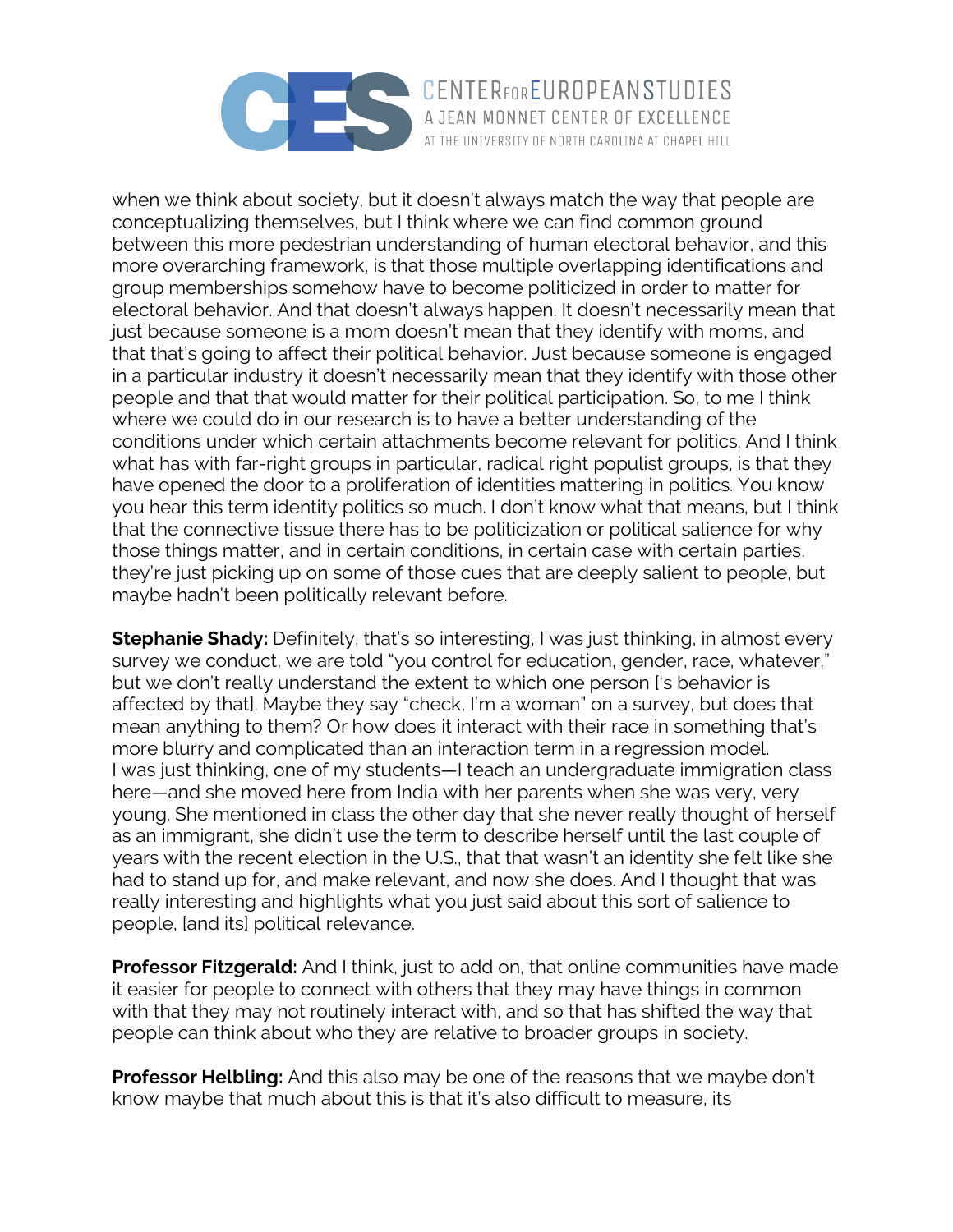

methodological, so quite challenging. We do this normally in surveys with national identity—that's like a typical thing that we know how to measure, or think that we know how to measure, with the questions, you know, "how much do you identify with your nation" and things like that. That also will be part of my talk this afternoon—can you apply the same instruments to other identities [i.e.] gender identity, social identity. How can you actually measure class consciousness? I mean, that can be quite tricky, and I think we need more methodological debates on this issue.

Maybe also, speaking of salience, you can make the same argument with specific issue positions like xenophobia for example. So, it's often argued that nowadays people became more xenophobic, that's why these parties are so successful. I would say that they are not more xenophobic, it just became more salient. And some surveys show that the percentage of people who don't like immigrants has remained relatively stable over the last decades, but it was just not important to them when it came to party voting or other things. It has become more salient through the parties, through the fact that there are more immigrants, and I think that salience is also a crucial aspect when it comes to specific issues.

**Stephanie Shady:** Definitely. Unfortunately, it seems like some of the most interesting questions elude us with the data we have so far. So hopefully we can continue collecting things to help us answer those questions You just mentioned immigration and how that salience has increased over time. So, this has been one of the big parts of the story for this rise of nationalist parties across Europe. So, both of you have written extensively about immigrant integration, attitudes toward immigrants across Western Europe—what can we learn by comparing migration policies at the country level across different countries or local communities within a single country to understand how those policies are helping shape citizens' view of immigrants and potentially respond by voting for these parties?

**Professor Helbling:** Interestingly, this is a question we ask in a project which we are just about to start: how do policies inform or shape individual opinions on migration, because we really don't know that much about it. There's some research that shows where they have a more multicultural policy people will also thinking a more multicultural way, so there's some evidence there, but there's not a lot we know actually about the exact mechanisms of what happens when a country introduces more restrictive policy—does that also change opinions or also party preferences? So, I don't think we know that much about it. But in general, I'd say it does matter. It could be considered as part of the national culture or political culture; the way certain things are regulated and how politicians talk about it. I think that informs people and shapes their opinion. Of course, then there's also a little bit of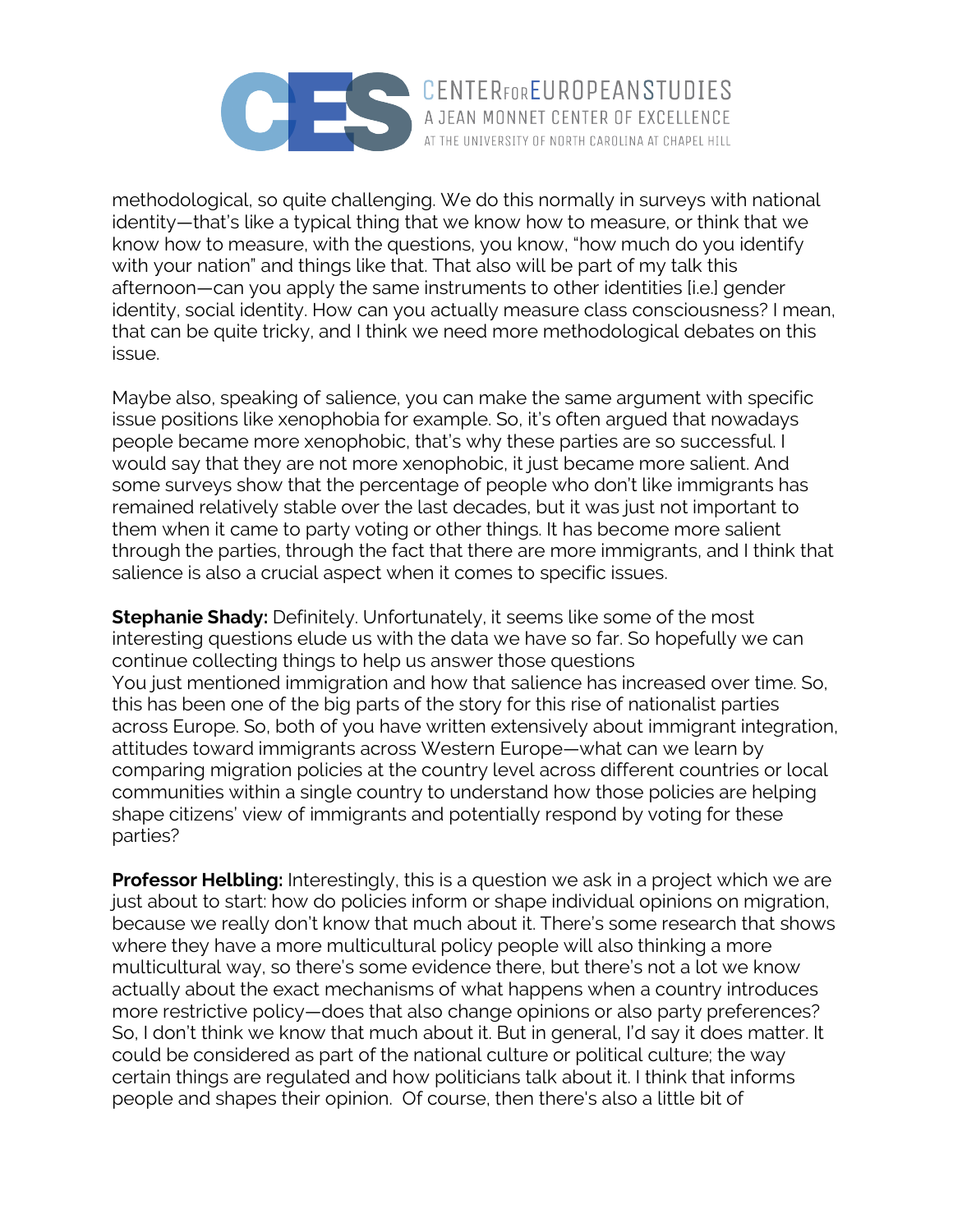

methodological correlation then because obviously, you know, those institutions do not fall from heaven, you know, they're part of the end of a political process, that involves different opinions. But there is at least some correlation between how things are regulated and how people think about it. And in that regard, we actually do have some evidence also, on the way party rhetoric, or politicians' rhetoric, affects individual opinions, and it makes certain arguments more acceptable. For example, If there are a lot of politicians who oppose immigration and say bad things about immigrants, it makes those kinds of arguments more acceptable in daily life, to talk in a specific way about immigrants. So, I think there's also that effect.

AT THE UNIVERSITY OF NORTH CAROLINA AT CHAPEL HILL

**Stephanie Shady:** Yeah, well it will be interesting to see how that research continues to play out. It's sort of that classic question: are people leading the policies or are policies influencing people? Looking forward to seeing how that turns out.

Related, but not quite perfectly to policy preferences toward immigration, are preferences toward European integration and membership in the EU, and how much authority we should have at that EU level versus the national level. Particularly with regards to controls of national borders. So, obviously, this week there's been quite a lot of news about the Brexit referendum, and whether or not march 29<sup>th</sup> is still the official exit date, and in survey data after that referendum, we saw that immigration concerns was one of the primary things that people mentioned, and why they wanted to leave the EU. So as the EU continues to wrestle with these kinds of questions about managing migration effectively but also respecting state sovereignty and assuaging concerns of the public, what are some key challenges or opportunities that the EU and the member states specifically will have to overcome and think about?

**Professor Fitzgerald:** So, my sense is that you definitely can't avoid the immigration attitudes component of a lot of the surveys you're describing. I don't want to dismiss them, because I know that's a substantial part of the story with respect to Brexit and peoples' ideas more broadly about European integration, but my sense I that it actually-- in a lot of cases for a lot of people --comes from a place of wanting more control rather than specific to the immigration issue. Meaning that the EU again, is seen as so far away, is seen as something that limits the sovereignty of the nation, of the state, of the community. that somehow, power is so far away and that, yes, maybe you're unhappy with immigration policy as it is, or maybe you don't like immigrants, or whatever it is, but a piece of that is "**and** we don't have any say over it." A piece of it is that the decisions are being made farther from home than people are comfortable with. And so, to me when I think about some of the Brexit, I picture people wanting to hunker down and take more control over their lives, and that's politically oriented, but I think there's a component of it that is just a part of our society today that people just don't feel like they have autonomy. They don't feel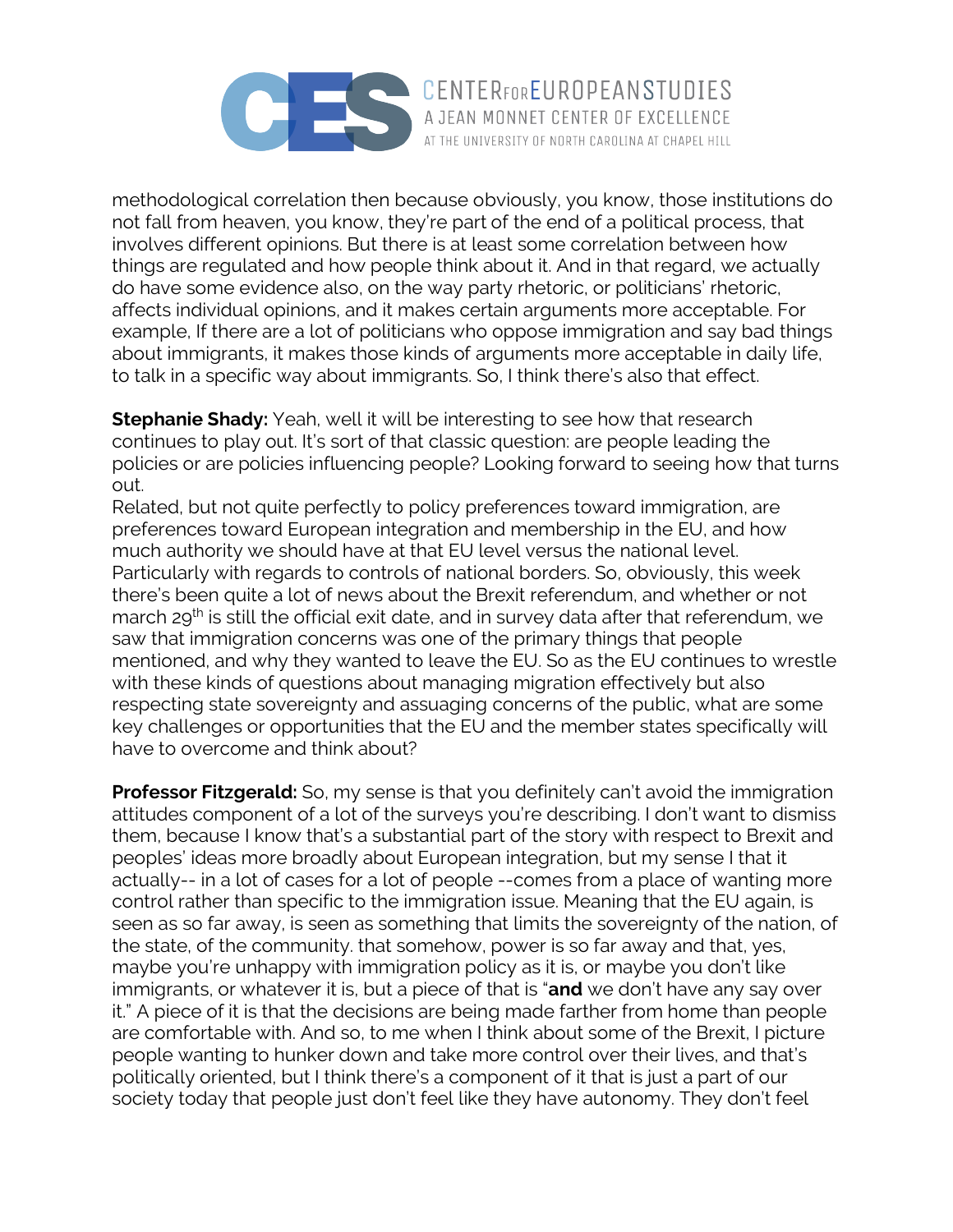

like they have control over things. They feel a little uneasy about the world. Again, there's absolutely a prism through which people are judging immigrants harshly, or are intolerant, like I don't want to say that it's not there, but I think a lot of it just comes from a place of just dislocation and confusion, and a feeling that they don't have any control. And the EU is the ultimate manifestation of a faraway locus of control that they think is affecting their lives adversely.

AT THE UNIVERSITY OF NORTH CAROLINA AT CHAPEL HILL

**Stephanie Shady:** So it's like immigration policy is just one of many policies that they might have wanted control for, and it was just the most salient issue perhaps at the same time that they were taking the survey.

**Professor Fitzgerald:** Possibly. I haven't looked at it carefully enough but that's my sense.

**Professor Helbling:** It is a big challenge, because as we have seen over the last years of the so-called, asylum crisis, I think we clearly need more coordination that the European level, but at the same time we also know that immigration is one of the least Europeanized policy fears. For good reason, I will say, because this directly speaks to the question of state sovereignty, and states want to be in control of who's becoming a member of this country, who's coming in. And so, giving up those rights is quite crucial, although, as I said, I think it is important to have more coordination at the EU level. So, I think this will clearly lead to a lot of opposition if there's more people, politicians, parties start to give away immigration rights to the EU or if the EU has to coordinate more, then this will lead to a lot of opposition. Having said that, one of the maybe only good things about Brexit is that I think it has become such a big mess that any other country or party that had it in mind maybe also to leave the EU, now gave up this idea. So, I don't think that well have another Brexit in another country any time soon.

**Stephanie Shady:** Well, you certainly don't want other the party in power having to deal with the negotiations of it, for sure. Great, thank you. Are there any other final thoughts that you'd like to share with our listeners? Any key points that you think we missed, or that you want to share?

**Professor Fitzgerald:** I thought it might be interesting to just touch on, and I'd love to hear what Marc has to say, I'd love to hear what you have to say Stephanie, about the implications of far-right voting. What has it done policy wise, what has it done in terms of people's attitudes? I was thinking about some of the panel data that we have where people get interviewed repeatedly over time, and you can chart the way that their attitudes might shift over time. It looks like people who support, I'll go with populist right-wing party, over time tend to become more anti-immigrant, over time tend actually start to trust the institutions of their government less. They also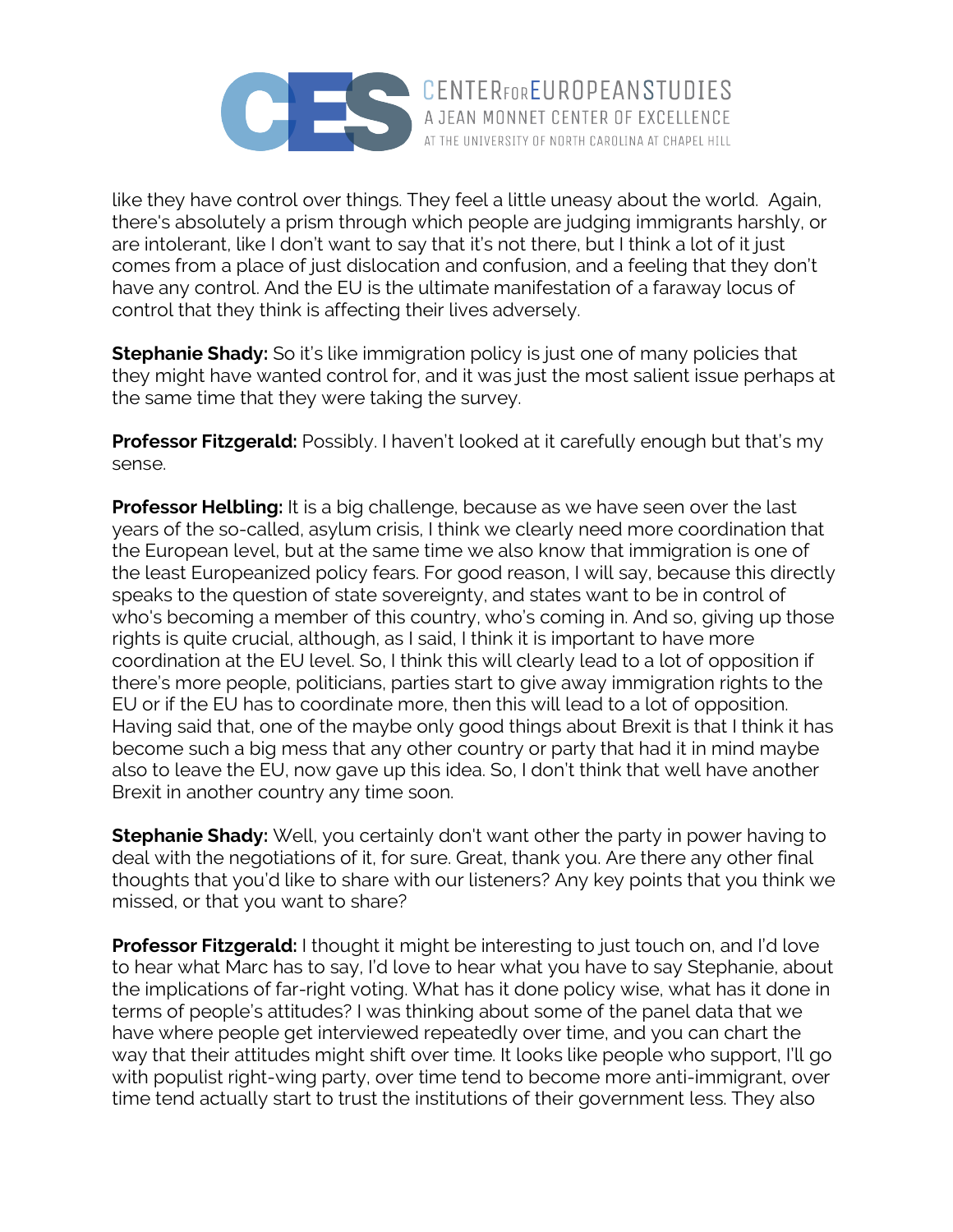

become more interested in politics. So you have more people who are becoming frustrated or rabid about immigration, more engaged in politics, but also having stronger anti-system views. And to me I just things there's something really important, about understanding, not just why people vote for them, but once they do, once they decide to support them, how does this change the way that they're viewing politics? And so, it's something I just wanted to get on the table. I'd love to hear what you guys think about the implications of these parties.

**Stephanie Shady:** One thing I was thinking about with political engagement, not only of the voters of these right-wing populist parties themselves, but just of everyone. I feel like in the last 3 years I've become highly aware of a bunch of bureaus and offices and positions in my country's government that I didn't even think about on a daily basis, or I didn't know the leaders or their names, so maybe its encouraging people to scrutinize who is actually running things in our government institutions. But I was also thinking about – you mentioned that they are more engaged in politics—but its maybe a question of what kind of quality engagement are we seeing? So are they willing to take a government at its word, if it is their party or preferred candidate in power, and will that change if they are no longer in power in the future. And I think that's an open question perhaps. I'm not sure I have a solid answer for what direction I think that will go, but I think it might be potentially dangerous if we think about the source of information and people's willingness to not update their preferences based on the incoming information.

**Professor Helbling:** And maybe related to this is the danger, at least my fear, that all these new parties or party rhetoric leads to more polarization. So maybe more engagement, but also more polarization? The good thing about these parties is that they certainly brought in some new perspectives some new ideas on how to run a country, you can disagree or agree with that, but there's a reason that these parties became successful, because people we clearly dissatisfied. And we have to take this seriously of course, and there are some new perspectives, so that's maybe the good things about it, but the bad thing is that it clearly leads to more fights, less civilized debates, more opposition, more polarization, and that people don't actually talk to each other anymore. And that will be part of our discussion, or at least of my talk today, that people then start to avoid each other in even in daily life, and they don't talk to each other anymore, even if they're more engaged in politics, so I think that's clearly a danger we face.

**Stephanie Shady:** Yeah, it's definitely become more personal it's not just "oh, we agree to disagree", it's like, "what values are underpinning our disagreements, and does that mean we're incompatible as friends or colleagues" or something like that, and that can be definitely concerning for democracy, but its challenging as a faulted human to be the one to start those conversations across different parties.